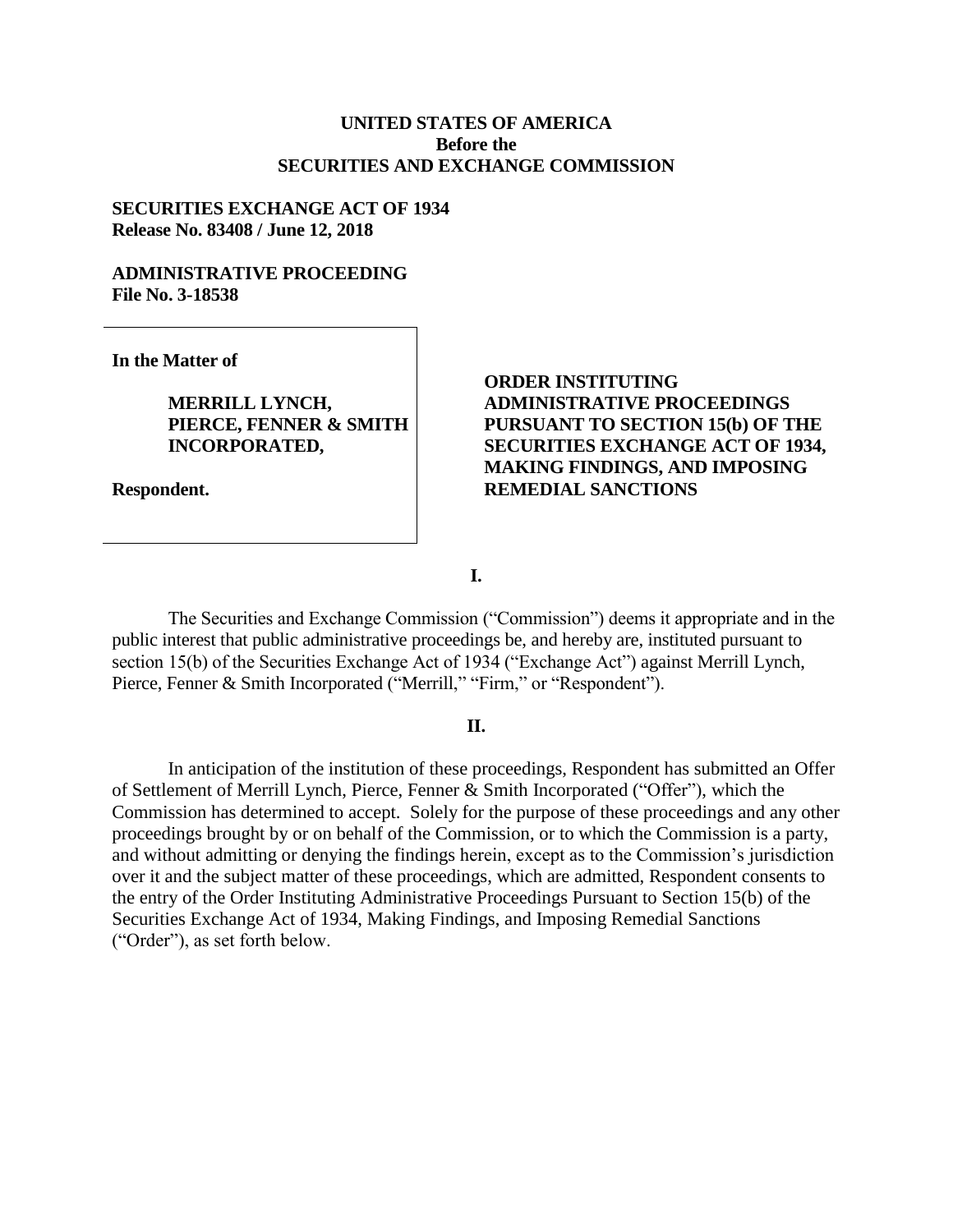On the basis of the Order and the Offer, the Commission makes the findings set forth below.<sup>1</sup>

#### **Summary**

These proceedings arise out of Merrill's failure reasonably to supervise Firm personnel so as to prevent and detect violations of antifraud provisions of the federal securities laws in connection with Merrill's secondary market purchases and sales of certain bonds known as non-agency residential mortgage-backed securities ("non-agency RMBS").<sup>2</sup> The trading that is the subject of the Order took place from June 2009 through December 2012 ("Relevant Period") and involved intra-day purchases and sales of non-agency RMBS from and to Merrill customers. During the Relevant Period, Merrill personnel who purchased and sold non-agency RMBS made false or misleading statements, directly and indirectly, to Merrill customers and/or charged Merrill customers undisclosed excessive mark-ups.<sup>3</sup> By engaging in this conduct, Merrill personnel acted knowingly or recklessly.

Merrill had both policies that prohibited false or misleading statements and the means to monitor communications for such statements. The Firm, however, failed reasonably to implement procedures to monitor for the types of false or misleading statements that are the subject of this Order. Merrill also had policies that prohibited excessive mark-ups and procedures to monitor for excessive mark-ups on transactions in non-agency RMBS, but the policies and procedures were not reasonably designed and implemented. Due to these deficiencies, Merrill failed reasonably to perform a meaningful review of potentially excessive mark-ups on certain non-agency RMBS transactions, including transactions that are the subject of the Order.

Under the circumstances described above, Merrill failed reasonably to supervise for violations of antifraud provisions of the federal securities laws within the meaning of section 15(b)(4)(E) of the Exchange Act.

l

<sup>1</sup> The findings herein are made pursuant to the Offer and are not binding on any other person or entity in this or any other proceeding.

<sup>&</sup>lt;sup>2</sup> Non-agency RMBS are residential mortgage-backed securities that are sponsored by private entities and not government-sponsored entities.

<sup>3</sup> A mark-up is the difference between the price charged to the customer for a security and the prevailing market price for that security. *E.g.*, *Grandon v. Merrill Lynch & Co., Inc.*, 147 F. 3d 184, 189 (2d Cir. 1998). In the instant matter, the prevailing market price for the security involved in each of the transactions was Merrill's contemporaneous cost for the security. *See id.*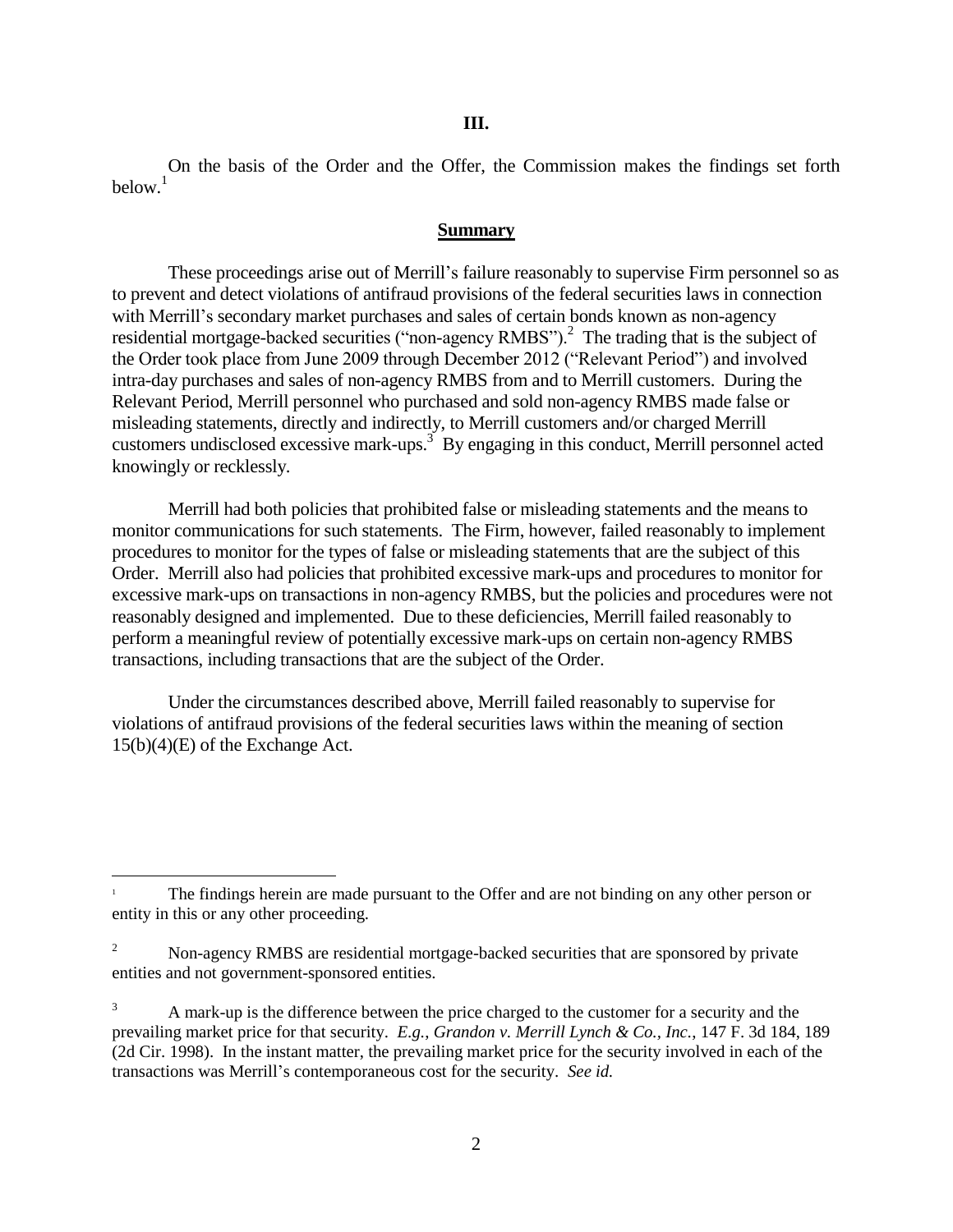## **Respondent**

1. Merrill Lynch, Pierce, Fenner & Smith Incorporated is a Delaware corporation with its principal place of business in New York, New York. It is and, at all relevant times, was a subsidiary of Bank of America Corporation and a broker-dealer and an investment adviser registered with the Commission.<sup>4</sup>

## **Background**

2. During the Relevant Period, Merrill was a broker-dealer engaged in secondary market trading of non-agency RMBS. In trading non-agency RMBS, Merrill purchased the securities for its own account and then sold them from its own account to its customers. All of the customers with whom Merrill traded non-agency RMBS in the instant matter were institutions. Merrill did not charge a commission on the trades. The profit that the Firm made on any given transaction instead came from the difference between the price at which Merrill sold securities and the price at which it had purchased them. In many instances, the purchase and sale took place within minutes or hours and involved little or no risk to Merrill. The false or misleading statements led customers to accept less, or pay more, for securities than they otherwise might have accepted or paid.

3. Also during the Relevant Period, Merrill had policies that prohibited its personnel from making false or misleading statements and from charging unreasonable mark-ups.

# **False or Misleading Statements to Merrill Customers**

4. The false or misleading statements and undisclosed excessive mark-ups that are the subject of the Order took place in the context of certain intra-day trades of non-agency RMBS. The excessive mark-ups resulted in unfair prices to customers as well as unreasonable profits to Merrill.

5. During the Relevant Period, Merrill personnel, directly and indirectly, made false or misleading statements to Merrill customers in both the purchase and the sale of non-agency RMBS.<sup>5</sup> Among other things, they made false or misleading statements about the price at which the securities could be bought or sold; the amount of profit that Merrill would be making on trades;

 $\overline{4}$ <sup>4</sup> During some of the Relevant Period, Bank of America Corporation had another broker-dealer and investment adviser subsidiary, Banc of America Securities LLC, through which some of the subject transactions may have been conducted. Banc of America Securities LLC merged with Merrill and terminated its registration as an investment adviser on or about March 23, 2010, and as a broker-dealer on or about November 1, 2010. In describing the conduct at issue in this Order, both broker-dealer and investment adviser subsidiaries are referred to as Merrill.

<sup>5</sup> In some instances, Merrill traders made false or misleading statements directly to customers. In other instances, traders made false or misleading statements to Merrill salespersons, and the salespersons then communicated the false or misleading information to customers. In certain instances, Merrill salespersons made their own false or misleading statements to customers.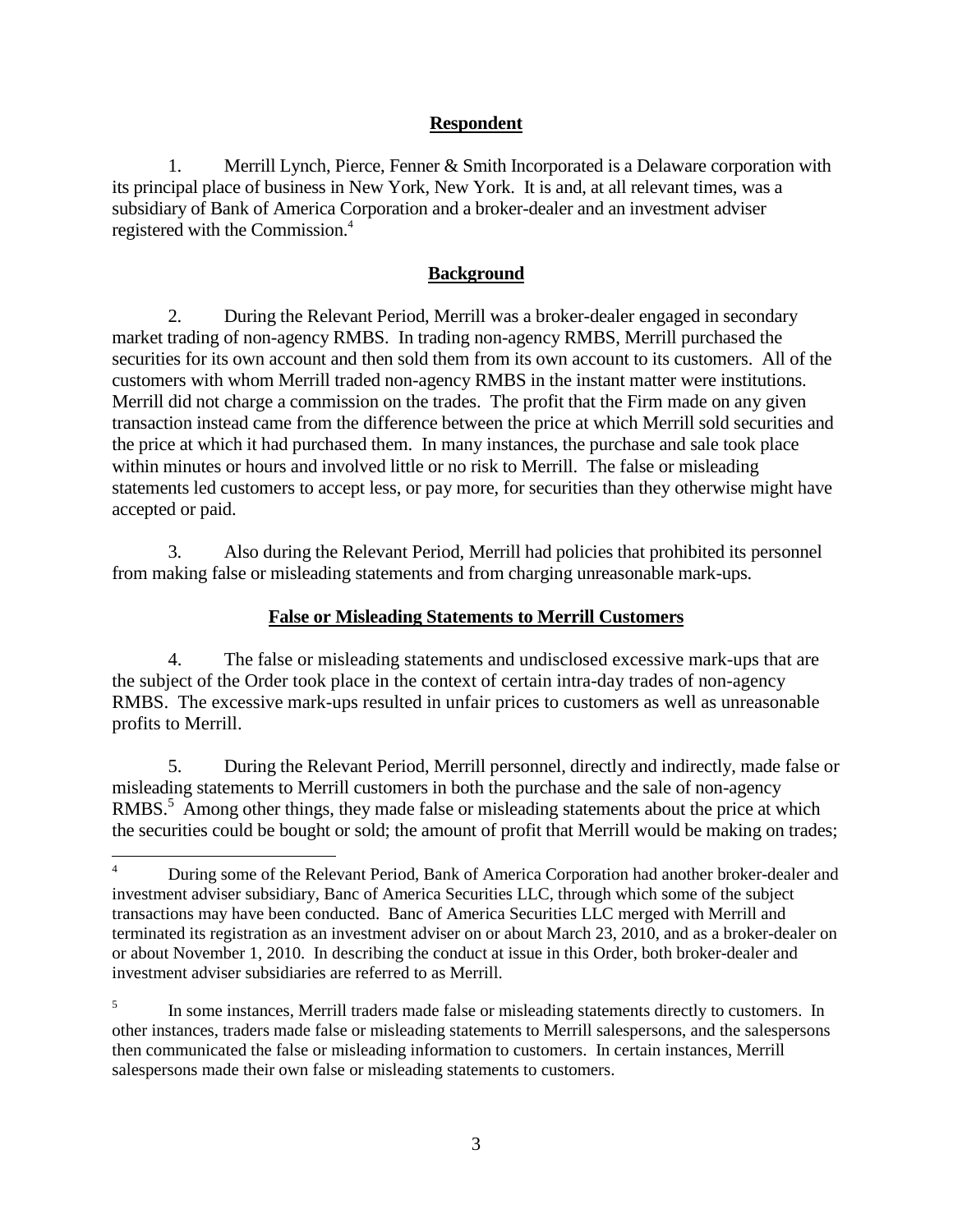and, after Merrill had agreed to purchase securities from a seller, whether Merrill still was in active negotiations with the seller.

6. In one instance, for example, a Merrill trader received an order from a selling customer to sell approximately \$31,534,000 original face amount of a bond at a price of 75-00. The trader communicated that information about the order to a Merrill salesperson, and the salesperson communicated the information to a potential buying customer. The buyer and the salesperson then engaged in negotiations during which the buyer expressed interest in purchasing only \$15,000,000 original face amount of the bond. The salesperson said that that would be acceptable, and the buyer eventually bid 74-00 for \$15,000,000 of the bond. The salesperson communicated information about the bid to the trader. The trader then contacted a different potential seller about the bid. The trader explained that he was contacting this seller rather than the initial seller because the trader considered the initial seller's reserve, or minimum, price to be "unrealistic." During his negotiations with the second seller, the trader made false or misleading statements, including

- a. misrepresenting that Merrill had received a bid for \$15,000,000 of the bond at a price of 68-00 rather than the 74-00 price that the buyer had bid;
- b. misrepresenting that the trader had pushed the buyer "pretty hard" to get the buyer to a bid in the high 60s when, in reality, the salesperson had sought a price of 75-00 from the buyer and had received a bid of  $74$ -00;<sup>6</sup> and
- c. misrepresenting that the trader had received a 69-00 bid from the buyer, when, in fact, the buyer had bid 74-00, not 69-00, for the bond.

There is no evidence that either the trader or the salesperson told the buyer that the trader considered the 75-00 price that the first seller had offered to be unrealistic or that, as a result, the trader had decided to try to buy the bond from the second seller at a lower price. Merrill ultimately purchased \$29,966,000 of the bond from the second seller at 70-00 and sold \$15,966,000 of the bond to the buyer at 74-00. Merrill made profits of approximately \$386,042 on this intra-day transaction.

7. In another instance, a different Merrill trader learned of the planned sale of \$30,000,000 original face amount of a bond. Together with a Merrill salesperson, the trader contacted a potential buying customer to find out whether the buyer was interested in purchasing the bond. Following that contact, Merrill submitted a bid price of 41-00 for the bond to the seller. After the submission of that bid, the trader asked the buyer what the buyer wanted to "show" for the bond, i.e., the price that the buyer wanted shown to the seller. The buyer gave the trader a price of 41.626 ("41-20+") to be shown. Approximately fifty-three seconds later, the trader told the

 $\overline{6}$ The trader did not have direct communications with the buyer; rather, the salesperson had those communications.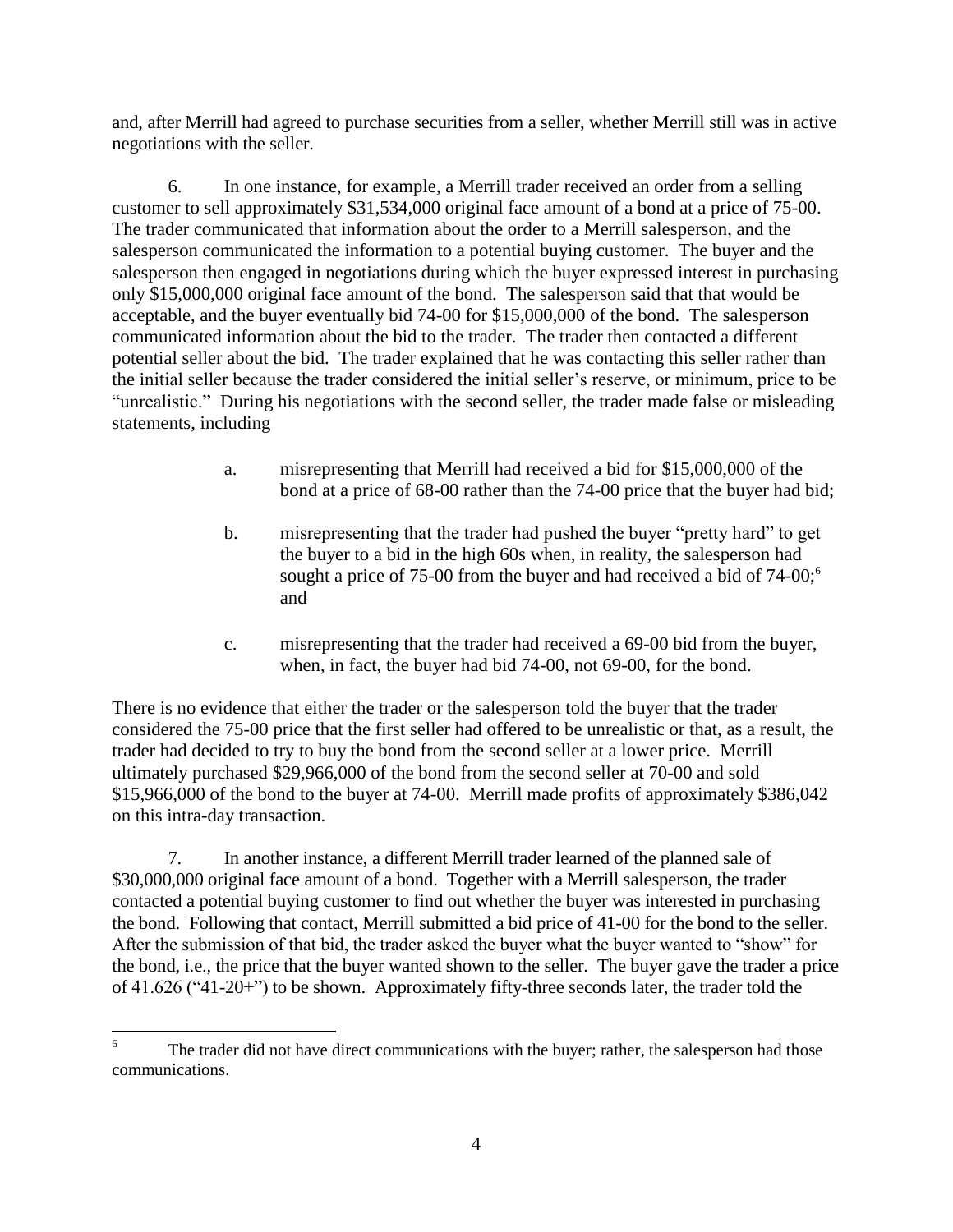buyer that the bond would be bought at the 41-20+ price. The trader further told the buyer that the "cover" price for the bond, which is the second highest bid for the bond, had been 41-16. In having these communications with the buyer, the trader made false or misleading statements, including

- a. indicating that the buyer's 41-20+ bid would be shown to the seller, when, in fact, that price would not have been shown to the seller because the seller sold the bond to Merrill at the lower price of 41-00 and
- b. representing that the "cover" bid had been 41-16, when, in fact, that would not have been the second highest bid because the seller sold Merrill the bond for a price lower than the purported 41-16 "cover."

After learning of the 41-20+ purchase price, the buyer asked the trader whether the buyer could pay Merrill 41-28 for the bond, and the trader agreed. The 41-28 price to which the buyer and the trader agreed was approximately eight ticks higher than the 41-20+ price that the buyer understood had been submitted to the seller. If Merrill had purchased the bond for the 41-20+ price, those eight ticks would have served as Merrill's compensation for the transaction. In reality, however, Merrill's compensation was twenty-eight ticks, which represented profits to Merrill of approximately \$104,069 on this intra-day transaction.<sup>7</sup>

8. From the transactions in which Merrill personnel, directly or indirectly, made false or misleading statements to Merrill customers, Merrill made profits of at least \$2,311,392.

9. The information about which Merrill personnel made false or misleading statements was important to the investment decisions of Merrill customers. In making those false or misleading statements, the Merrill personnel acted knowingly or recklessly. Under these circumstances, Merrill personnel violated antifraud provisions of the federal securities laws.

<sup>|&</sup>lt;br>7 Prior to the time when the buyer told the trader to "show" the 41-20+ bid, the trader had received an expression of interest in the bond from the buyer. The trader then submitted a 41-00 bid to the seller and, notwithstanding that the buyer had not submitted a bid, represented that the 41-00 bid was a customer bid. The buyer thereafter asked the trader to show the 41-20+ bid. Although the records do not reflect whether the seller accepted Merrill's 41-00 bid shortly before or shortly after the buyer submitted its 41-20+ bid, this transaction appeared to involve little, if any, risk to Merrill.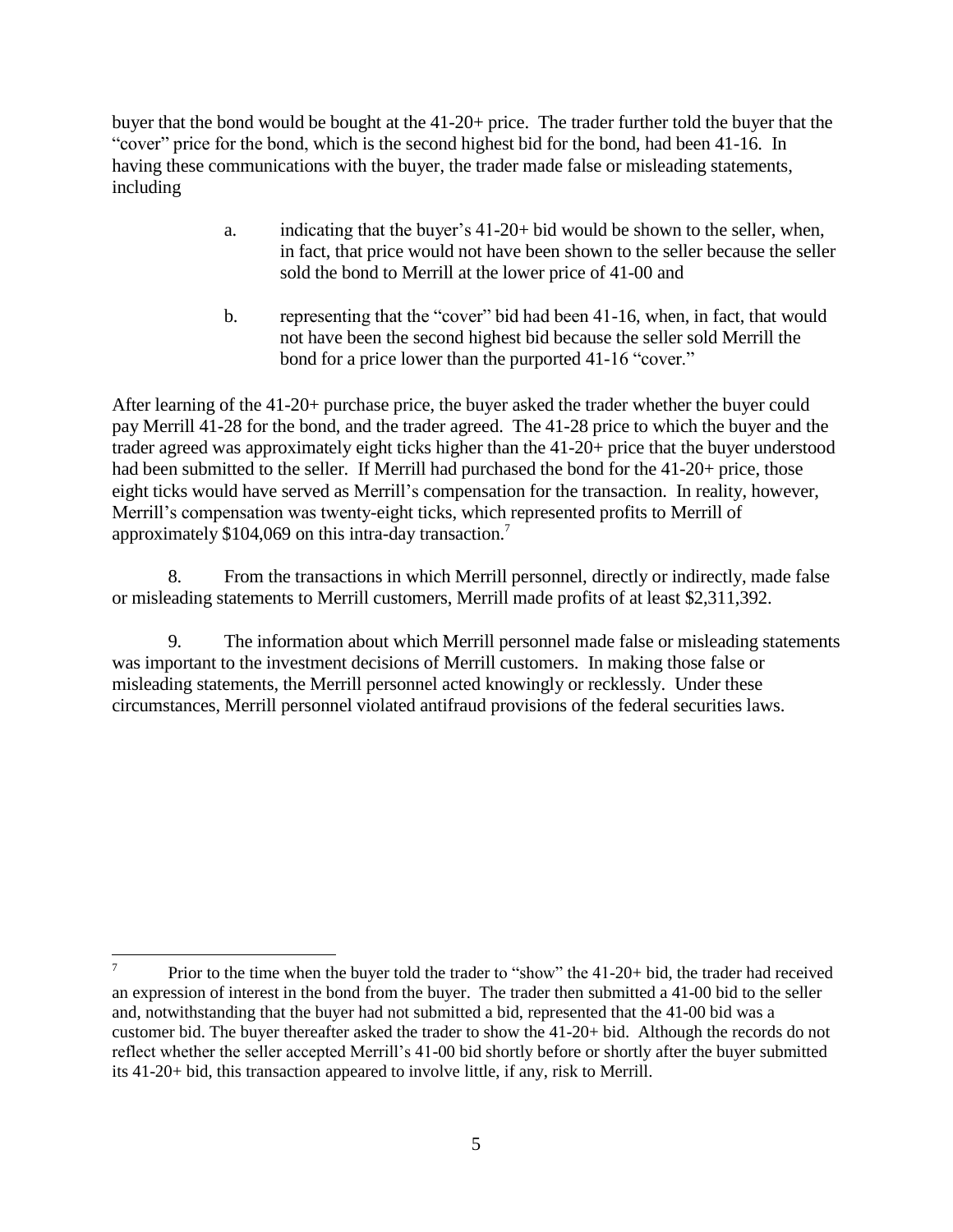#### **Excessive Mark-Ups Charged to Merrill Customers**

10. At times during the Relevant Period, Merrill traders also charged customers markups that bore no reasonable relationship to the prevailing market prices.<sup>8</sup>

11. In one instance, Merrill purchased \$15,621,000 original face amount of a bond at a price of 1.86. Later that day, a trader, through a salesperson, sold the bond to a Merrill customer at a price of 4.00. The 4.00 price represented an intra-day mark-up of 115.1% and profits to Merrill of approximately \$334,289.

12. In another instance, Merrill purchased \$8,278,000 original face amount of a bond at a price of 34.6125. Later that day, a different trader, through another salesperson, sold the bond to a Merrill customer at a price of 40.00. The 40.00 price represented an intra-day mark-up of approximately 15.6% and profits to Merrill of approximately \$388,182.

13. Excluding four transactions that also included false or misleading statements, Merrill made at least \$6,318,914 in unreasonable profits from transactions in which the Firm charged undisclosed excessive mark-ups.

14. Merrill traders did not disclose the excessive mark-ups charged to Merrill customers.<sup>9</sup> Information about those mark-ups would have been important to the investment decisions of those customers. By failing to disclose the excessive mark-ups, Merrill traders acted knowingly or recklessly. Under these circumstances, their conduct violated antifraud provisions of the federal securities laws.

 $\,8\,$ <sup>8</sup> Based on trade data furnished by Merrill, the average mark-up charged on Merrill intra-day nonagency RMBS transactions during the Relevant Period was less than 1.4%. This average is less than the average reflected in the data in the Trade Reporting and Compliance Engine ("TRACE") for intra-day non-agency RMBS trades that the Financial Industry Regulatory Authority developed and maintained. TRACE is a system through which broker-dealers report over-the-counter secondary market transactions in eligible fixed income securities. Trading in non-agency RMBS began to be reported in TRACE in May 2011.

<sup>&</sup>lt;sup>9</sup> Under the "shingle theory," a broker-dealer "creates an implied duty to disclose excessive markups by 'hanging out its professional shingle.'" *Grandon*, 147 F.3d at 192 (quoting *Banca Cremi, S.A. v. Alex. Brown & Sons, Inc.,* 132 F.3d 1017, 1034 (4<sup>th</sup> Cir. 1997) (quoting Commission reply brief)). When a broker-dealer, without disclosure, charges a customer a mark-up that results in a price that is not reasonably related to the prevailing market price, the broker-dealer commits fraud. *Id.* at 190 (quoting *Bank of Lexington & Trust Co.v. Vining Sparks Securities, Inc., 959 F. 2d 606, 613 (6<sup>th</sup> Cir. 1992)). The* examples of excessive mark-ups in paragraphs 11. and 12. above of the Order are not meant to suggest that mark-ups below the levels reflected in those examples could not be excessive.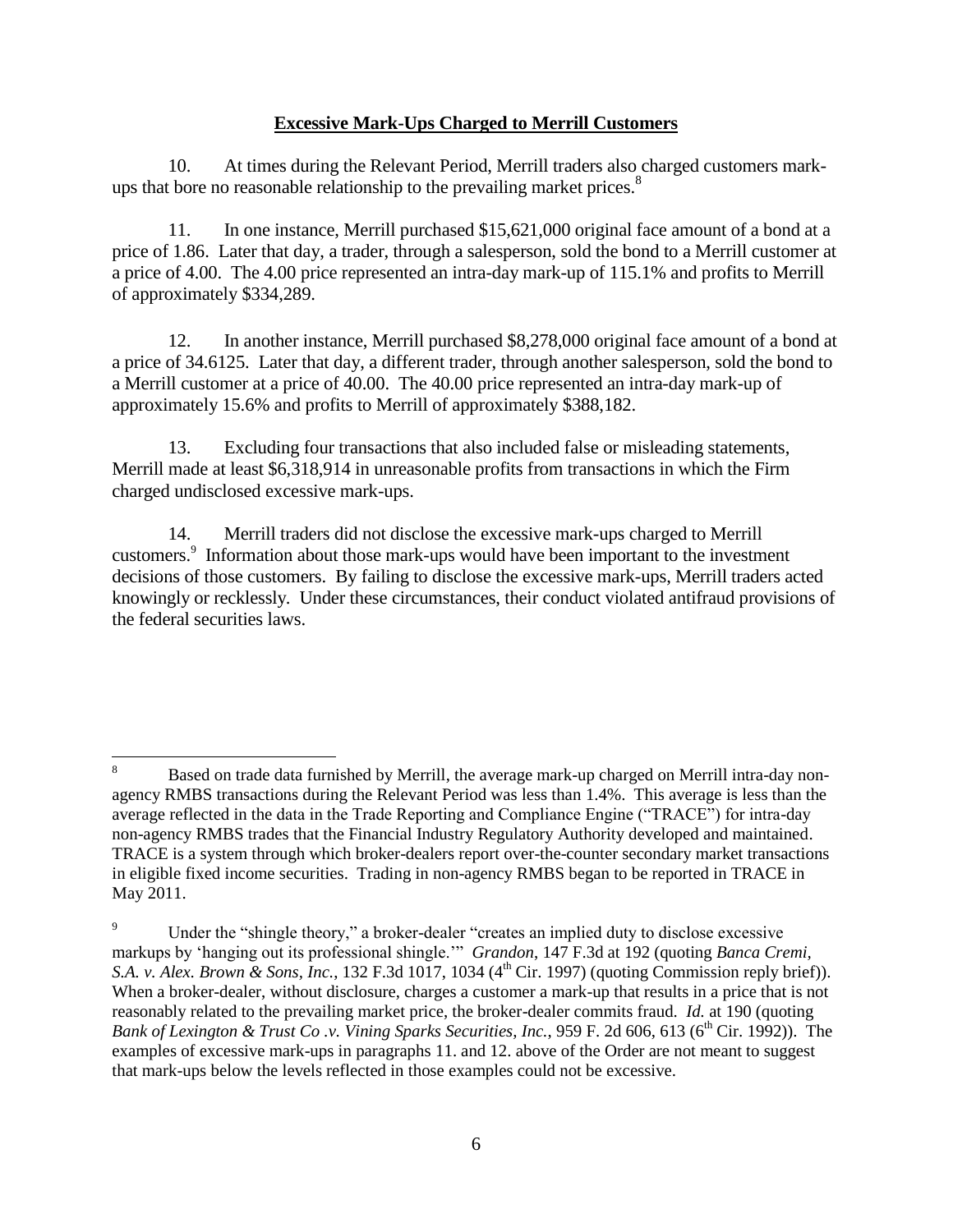## **Merrill's Failure to Supervise**

15. During the Relevant Period, Merrill had policies that prohibited Firm personnel from making false or misleading statements to Merrill customers. Those policies, for example, identified "Prohibited Business Practices," which included "Misrepresentation[s]." As set forth in Merrill's policies, "[m]isrepresentation of material facts includes ambiguous statements, silence, concealment or the failure to act where a duty to act exists. Misrepresentation also applies to false statements made regarding services or products offered by BAML [Merrill], . . . or the method of compensation for services." In addition to the policies prohibiting false or misleading statements, Merrill had policies that prohibited the charging of unreasonable markups.

16. Merrill had procedures that provided for the review of electronic communications with third parties, e.g. Merrill customers, for violations of Firm policies. During the Relevant Period, there was a group of six to nine individuals at any given time responsible for reviewing communications of personnel in seventy to eighty groups at Merrill, including the traders and salespersons who purchased and sold non-agency RMBS. There were approximately 10,000 people in those seventy to eighty groups.

17. The reviewing personnel conducted a daily review of communications approximately one to two days after the communications took place. The communications reviewed were a sample of approximately one percent of each of the seventy to eighty groups' communications. There was no requirement for these communications to be reviewed for the types of false or misleading statements at issue in this Order. The reviews themselves were limited to determining whether each individual communication reflected a potential violation of Firm policy rather than determining whether a communication, when considered together with other communications related to the same transaction, reflected a potential false or misleading statement related to that transaction. Merrill's surveillance systems never detected any of the false or misleading statements at issue in this Order.

18. Under these circumstances, Merrill failed reasonably to implement procedures for the review of communications that reasonably would be expected to prevent and detect false or misleading statements to Merrill customers. During the Relevant Period, the market for nonagency RMBS was opaque because there was no public mechanism for capturing bid and offer prices. Due in part to the opacity of the market, there was a heightened risk that traders or salespersons might make false or misleading statements about pricing and other information to customers. In such circumstances, Merrill needed to implement procedures reasonably designed to detect such false or misleading statements in order to address the risks arising from its business.

19. With respect to mark-ups, although Merrill had policies that prohibited charging excessive mark-ups, the policies were not reasonably designed to prevent and detect violations by the traders and salespersons who purchased and sold non-agency RMBS. Merrill's policies provided that the Commission and the Financial Industry Regulatory Authority ("FINRA") "take the position that mark-ups on debt securities generally should be less than 5% and should be lower than mark-ups on an equivalent dollar amount of equity securities. Depending upon the circumstances, mark-ups of less than 5% may be considered unfair and unreasonable." The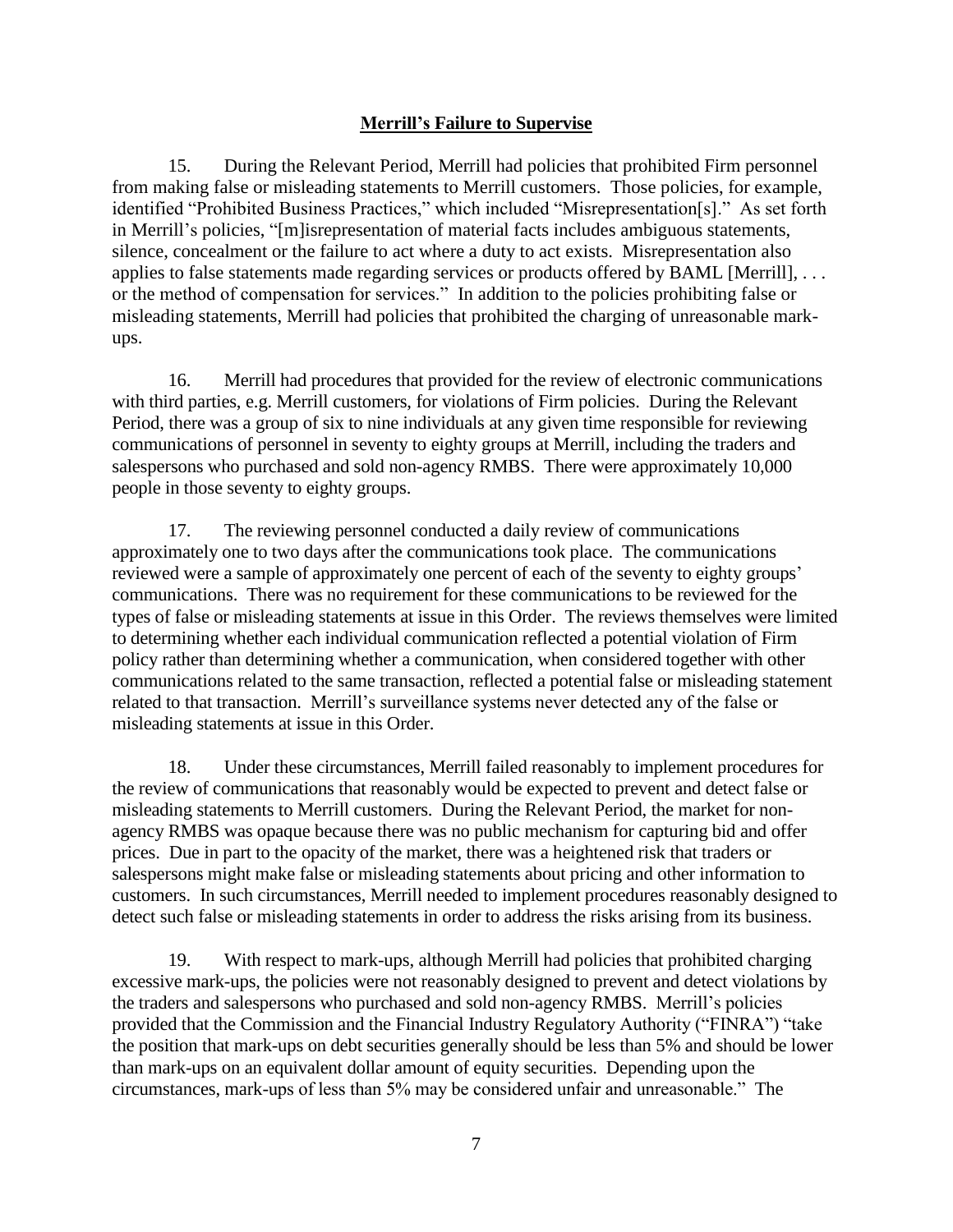policies further provided that "[t]raders and Account Representatives are prohibited from charging customers a mark-up, mark-down, or commission that is unfair and/or unreasonable." The policies then referenced FINRA mark-up rules and interpretive materials that provided an exemption from FINRA mark-up rules for transactions in non-investment grade debt securities, such as non-agency RMBS, sold to qualified institutional buyers.<sup>10</sup> The policies, however, further provided that, regardless of whether transactions were exempt from the FINRA's mark-up rules, "consideration must be given to the SEC's anti-fraud rules for mark-ups above 10%." Requiring such consideration only for mark-ups above ten percent fostered an incorrect belief held by some traders and other Merrill personnel that mark-ups up to ten percent on transactions exempt from FINRA mark-up rules were per se reasonable and did not require an assessment of whether a mark-up was reasonably related to the prevailing market price.

20. Merrill's procedures for monitoring for excessive mark-ups on transactions in nonagency RMBS also were flawed. During the Relevant Period, Merrill used an electronic monitoring system that provided alerts for non-agency RMBS transactions with mark-ups above either 0.25% or 1.00%, depending on the product. If an alert was triggered, the Merrill compliance department was to review the transaction and determine whether the mark-up was excessive. Resolution of an alert included escalation of the relevant transaction to management personnel in the Compliance department and/or supervisory personnel in the line-of-business.

21. Notwithstanding certain mark-ups that were significantly in excess of industry and Merrill averages, Merrill did not perform a reasonable review of the trades for which alerts were generated to determine whether the mark-ups were excessive, and the firm did not reverse or cancel any of the non-agency RMBS transactions at issue in this Order. Merrill personnel, often working from a drop-down menu, used resolution codes such as "within the context of the market," "isolated incident," "odd lot trade," or "other" to explain many of the determinations made. In addition, for certain transactions, Merrill personnel simply referenced FINRA policy on transactions with qualified institutional buyers, described *supra* at note 10, but failed to consider compliance with antifraud provisions of the federal securities laws. Under these circumstances, Merrill failed reasonably to implement procedures to prevent and detect undisclosed excessive mark-ups.

 $10\,$ As relevant to this matter, the FINRA had a policy that provided that a mark-up or mark-down to a customer of no more than five percent generally was fair ("five percent guidance"). NASD rule 2440 (June 13, 2008); IM-2440-1 (June 13, 2008); IM-2440-2 (July 5, 2007). Subject to certain criteria, however, the term "customer" did not include a qualified institutional buyer ("QIB"), as defined in Securities Act of 1933 rule 144A, that was buying or selling a non-investment grade debt security. IM-2440-2(b)(9). Regardless of the applicability of the five percent guidance, the FINRA was explicit in stating that "[a] broker-dealer may also be liable for excessive mark-ups under the anti-fraud provisions of the Securities Act and the [Exchange] Act." *Mark-Ups on Debt Securities*, NASD Notice 07-28, 2007 WL 1668330, at  $*3$  n.3 (June 5, 2007) (citations omitted). As such, even if a customer purchasing noninvestment grade RMBS was a QIB—as were most, if not all, of the customers in the transactions that are the subject of this Order—the QIB provision in the FINRA mark-up and mark-down policies did not provide a justification for allowing excessive mark-ups under the antifraud provision of the federal securities laws.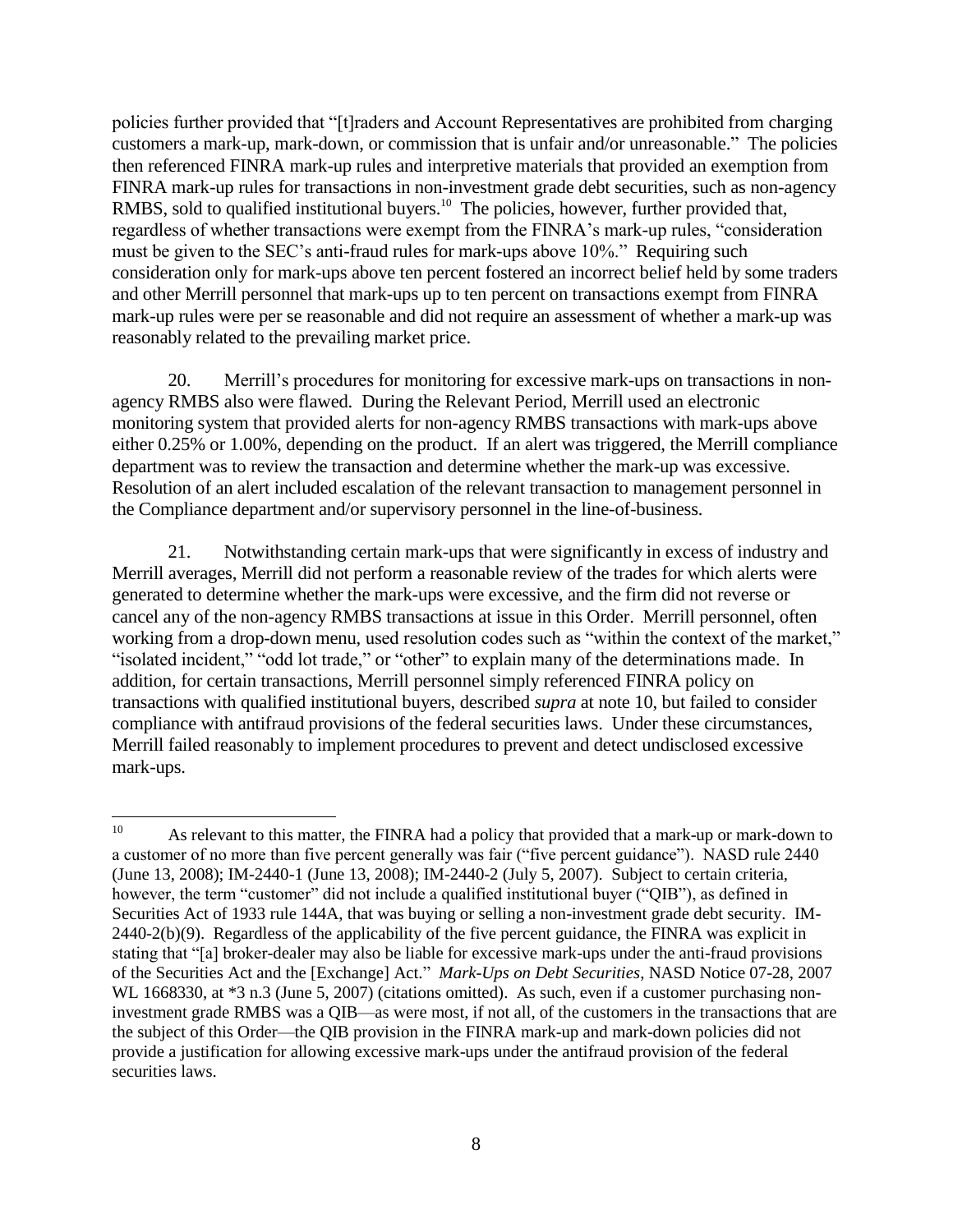22. The traders and salespersons who purchased and sold non-agency RMBS were subject to the supervision of Merrill. By failing to have procedures that reasonably would be expected to prevent and detect false or misleading statements, and by failing to have policies and procedures that reasonably would be expected to prevent and detect excessive mark-ups, Merrill, within the meaning of section 15(b)(4)(E) of the Exchange Act, failed reasonably to supervise with a view to preventing violations of antifraud provisions of the federal securities laws by Merrill traders and salespersons who purchased and sold non-agency RMBS.

# **Remedial Efforts Undertaken by Merrill**

23. In determining to accept the offer, the Commission considered remedial steps that Merrill has undertaken.

- 24. With respect to false or misleading statements, Merrill, among other things, has
	- a. enhanced its policies prohibiting false or misleading statements,
	- b. enhanced its surveillance procedures for detecting false or misleading statements by adding search terms to aid in its reviews, creating an electronic communications monitoring tool that compiles communications related to a trade in which the mark-up exceeds a certain percentage,
	- c. required the RMBS desk supervisor periodically to review several days' worth of electronic communications of each RMBS desk employee for potential false or misleading statements, and
	- d. enhanced its training on the prohibition on false or misleading statements.
- 25. With respect to excessive mark-ups, Merrill, among other things, has
	- a. enhanced its policies prohibiting excessive mark-ups by, among other things, having policies specifically directed at mark-ups on securities that had been purchased as part of an auction of multiple securities,
	- b. enhanced its surveillance procedures for preventing excessive mark-ups by requiring surveillance employees to document and record the specific bases for the resolution of mark-up alerts and by establishing an independent review of all RMBS trades with mark-ups above 1.5%, and
	- c. enhanced its training on the prohibition of excessive mark-ups, including by reminding employees that mark-ups are subject to monitoring and surveillance by the firm.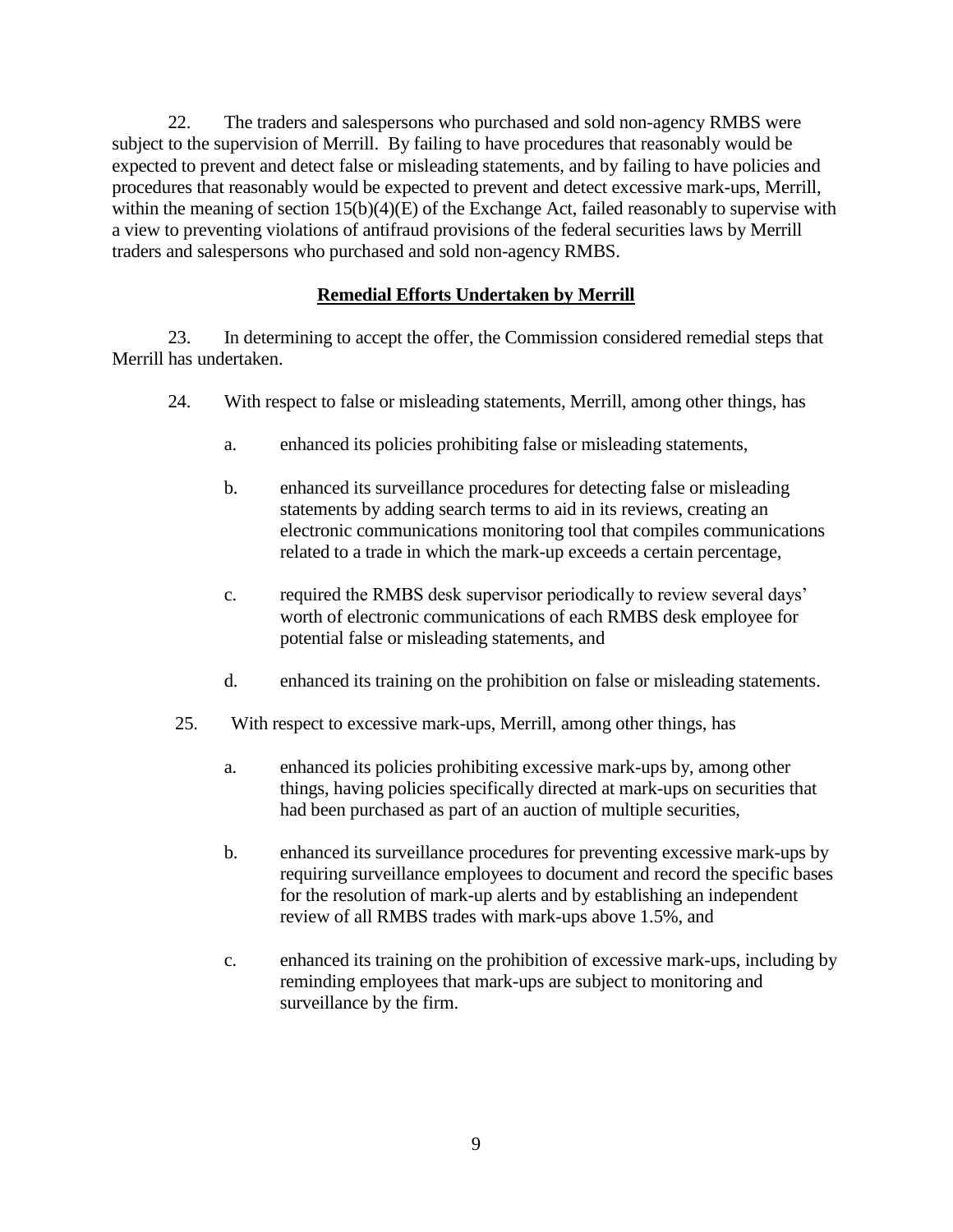## **Cooperation**

26. Merrill agrees to cooperate fully with the Commission in any and all investigations, litigations, or other proceedings relating to or arising from the matters described in the Order. In connection with such cooperation, Merrill shall do the following:

- a. produce, without service of a notice or subpoena, any and all nonprivileged documents and other information requested by Commission staff;
- b. use its best efforts to cause its officers, employees, and directors to be interviewed by Commission staff at such time as Commission staff may reasonably direct;
- c. provide any certification or authentication of business records of the Firm as may be reasonably requested by Commission staff;
- d. use its best efforts to cause its officers, employees, and directors to appear and testify without service of a notice or subpoena in such investigations, depositions, hearings or trials as may be requested by Commission staff; and
- e. consistent with all lawful obligations, maintain in strict confidence communications with Commission staff pursuant to this provision.

#### **IV.**

In view of the foregoing, the Commission deems it appropriate, in the public interest, to impose the sanctions agreed to in Respondent's Offer.

Accordingly, pursuant to section 15(b) of the Exchange Act, it is hereby ORDERED that

A. Merrill is censured for failing reasonably to supervise within the meaning of section 15(b)(4)(E) of the Exchange Act.

B. Merrill shall, within 180 days of the entry of the Order, pay disgorgement and prejudgment interest totaling \$10,535,441 as follows:

- 1. Merrill shall pay disgorgement of \$2,311,392 and pre-judgment interest of \$513,884, for the transactions that involved false or misleading statements made to Merrill customers;
- 2. Merrill shall pay disgorgement of \$6,318,914 and pre-judgment interest of \$1,391,251, for the transactions that involved only excessive mark-ups charged to Merrill customers;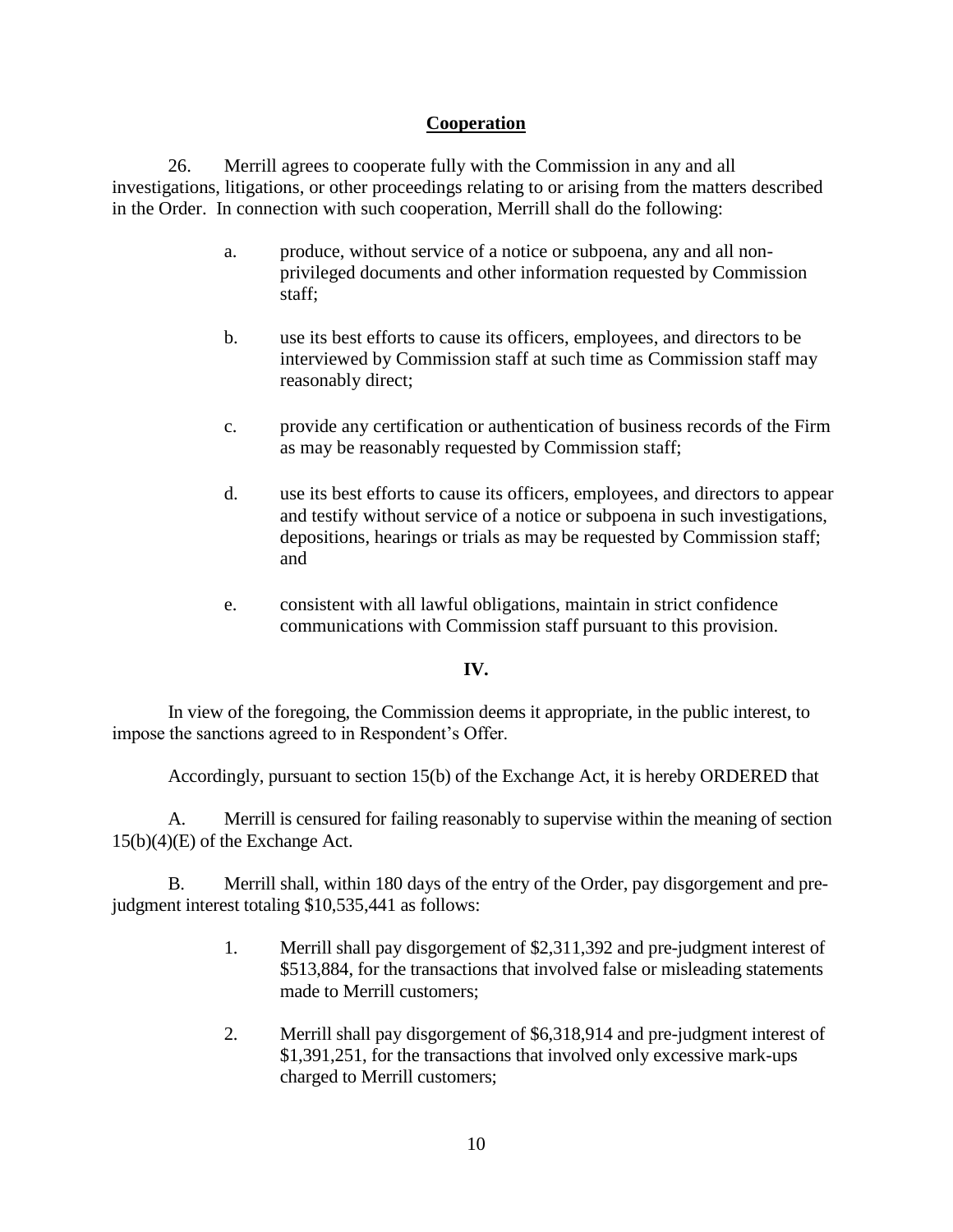- 3. Within ten (10) days of the issuance of this Order, Merrill shall deposit \$10,535,441 (the "Distribution Fund") into an escrow account at a financial institution not unacceptable to Commission staff, and Merrill shall provide such Commission staff with evidence of such deposit in a form acceptable to such Commission staff. If timely payment into the escrow account is not made, additional interest shall accrue pursuant to rule 600 of the Commission's Rules of Practice, 17 C.F.R. § 201.600;
- 4. Merrill shall be responsible for administering the Distribution Fund and may hire one or more professionals or other third parties to assist it in the administration of the distribution. Merrill shall distribute to customers and former customers an amount representing
	- a. the amount of profits, including pre-judgment interest, that Merrill made from the transactions referenced in the Order that involved false or misleading statements to Merrill customers and
	- b. the amount of unreasonable profits, including pre-judgment interest, that Merrill made from the transactions referenced in the Order that involved only excessive mark-ups charged to Merrill customers.

No portion of the Distribution Fund shall be paid to any customer or former customer in which Merrill, or any of its officers or directors, has a financial interest. The distributions shall be made pursuant to a disbursement calculation (the "Distribution Calculation") that will be submitted to, and reviewed and approved by, Commission staff in accordance with this paragraph IV.B. Such calculation shall be subject to a *de minimis* threshold, as described in paragraph IV.B.5. below;

- 5. Merrill shall, within forty-five (45) days of the entry of this Order, submit a proposed Distribution Calculation to the staff for its review and approval that, at a minimum, identifies the following:
	- a. the name of each affected customer or former customer;
	- b. the exact amount of the payment to be made from the Distribution Fund to each affected customer or former customer; and
	- c. the amount of any *de minimis* threshold to be applied.

At or around the time of submission of the proposed Distribution Calculation to Commission staff, Merrill, along with any third-parties or professionals retained by Respondent to assist in formulating the methodology for its proposed Distribution Calculation and/or administration of the Distribution, shall make themselves available for a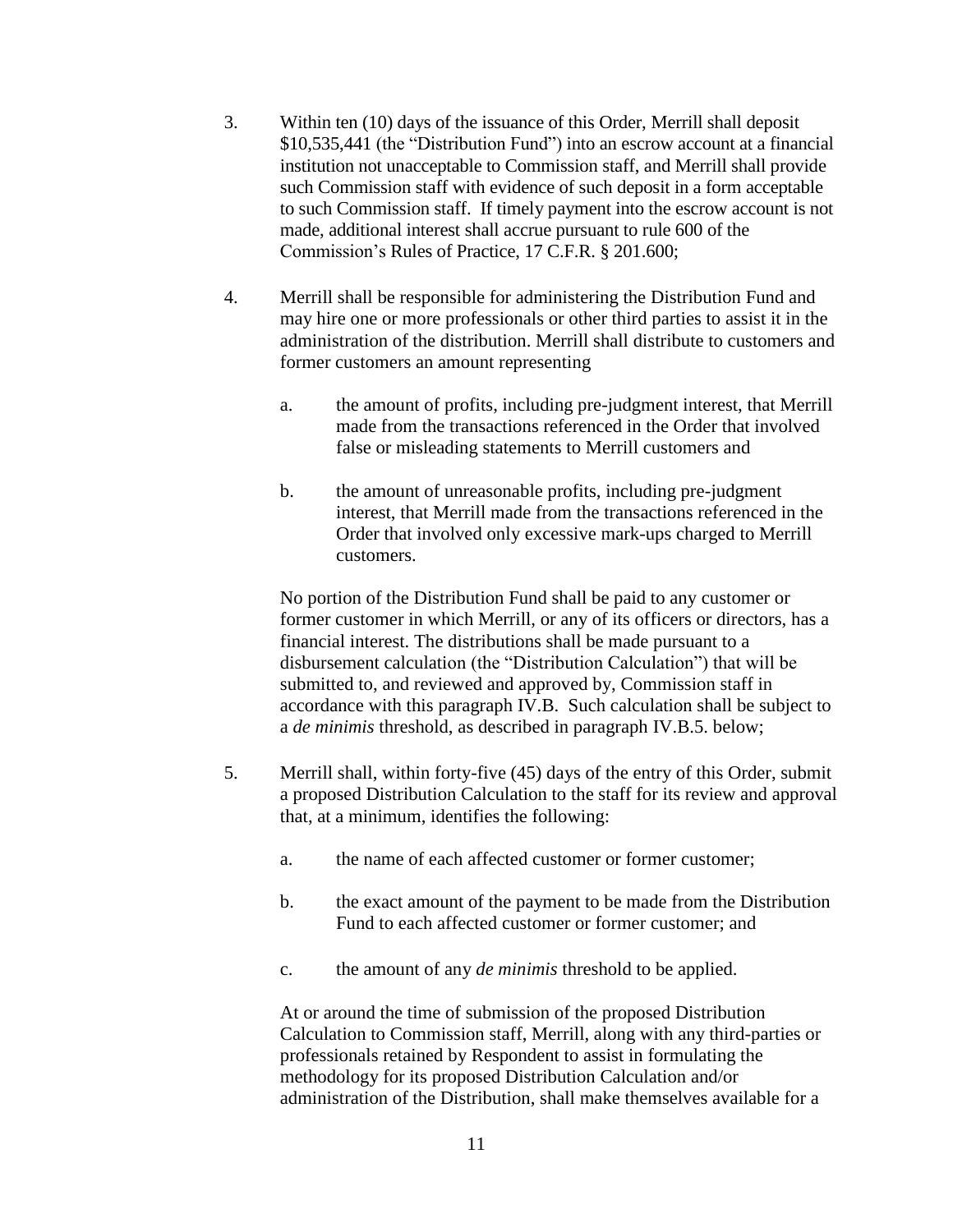conference call with Commission staff to explain the methodology used in preparing the proposed Distribution Calculation and its implementation, and to provide such Commission staff with an opportunity to ask questions. Merrill also shall provide to Commission staff such additional information and supporting documentation as such Commission staff may request for its review. In the event of one or more objections by Commission staff to the proposed Distribution Calculation or any of its information or supporting documentation, Merrill shall submit either a revised Distribution Calculation for the review and approval by Commission staff or additional information or supporting documentation within ten (10) days of the date that Merrill is notified of the objection. Any revised Distribution Calculation shall be subject to all of the provisions of this paragraph IV.B.

- 6. Respondent shall complete the disbursement of all amounts payable to eligible customers and former customers within seventy-five (75) days of the date when Commission staff approves the Distribution Calculation, unless such time period is extended, as provided below in paragraph IV.B.11.
- 7. If Merrill is unable to distribute or return any portion of the Distribution Fund for any reason, including an inability to locate an affected customer or former customer, or any factors beyond Respondent's control, Respondent shall transfer any such undistributed funds to the Commission for transmittal to the United States Treasury in accordance with section  $21F(g)(3)$  of the Securities Exchange Act of 1934. Payment must be made in one of the following ways:
	- a. Respondent may transmit payment electronically to the Commission, which will provide detailed ACH transfer/Fedwire instructions upon request;
	- b. Respondent may make direct payment from a bank account via Pay.gov through the SEC website at [http://www.sec.gov/about/offices/ofm.htm;](http://www.sec.gov/about/offices/ofm.htm) or
	- c. Respondent may pay by certified check, bank cashier's check, or United States postal money order made payable to the Securities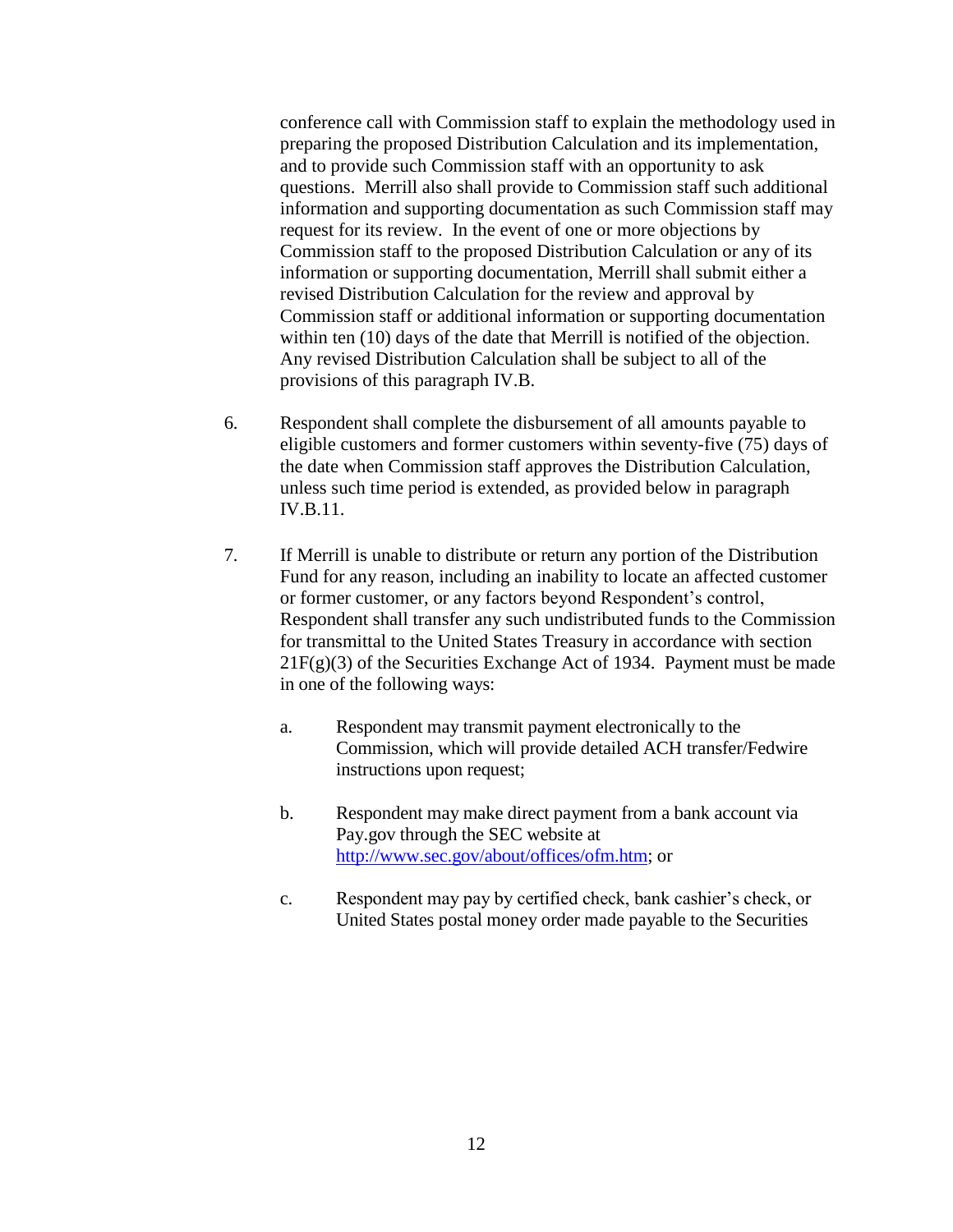and Exchange Commission and hand-delivered or mailed to

Enterprise Services Center Accounts Receivable Branch HQ Bldg., Room 181, AMZ-341 6500 South MacArthur Boulevard Oklahoma City, OK 73169

Payments by check or money order must be accompanied by a cover letter identifying Merrill as the Respondent in these proceedings, and the file number of these proceedings; a copy of the cover letter and check or money order must be sent to Andrew B. Sporkin, Assistant Director, Division of Enforcement, Securities and Exchange Commission, 100 F Street, N.E., Washington, D.C. 20549-6013.

- 8. A Distribution Fund is a Qualified Settlement Fund ("QSF") under section 468B(g) of the Internal Revenue Code ("IRC"), 26 U.S.C. §§ 1.468B.1- 1.468B.5. Respondent shall be responsible for any and all tax compliance and may retain any professional services necessary. The costs and expenses of any such professional services shall be borne by Respondent and shall not be paid out of the Distribution Fund.
- 9. Respondent shall be responsible for all costs of the administration of the Distribution Fund and may retain any professional services necessary. The costs and expenses of the administration of the Distribution Fund shall be borne by Respondent and shall not be paid out of the Distribution Fund.
- 10. Within 30 days after Respondent completes the disbursement of all amounts payable to affected customers and former customers, Respondent shall return all undisbursed funds to the Commission. Within 150 days after Respondent completes the disbursement of the Distribution Fund, the Respondent shall submit to the Commission staff a final accounting and certification of the disposition of the Distribution Fund for Commission approval, which final accounting and certification shall include, but not be limited to the amount paid to each payee; the date of each payment; the check number or other identifier of money transferred or proof of payment made; the amount of any returned payment and the date received; a description of any effort to locate a prospective payee whose payment was returned, or to whom payment was not made for any reason; and an affirmation that Merrill has made payments to all affected customers and former customers in accordance with the Calculation approved by Commission staff. Respondent shall submit proof and all supporting documentation of such payment (whether in the form of electronic payments or cancelled checks) in a form acceptable to the Commission staff under a cover letter that identifies Respondent and the file number of these proceedings to Andrew B. Sporkin, Assistant Director, Division of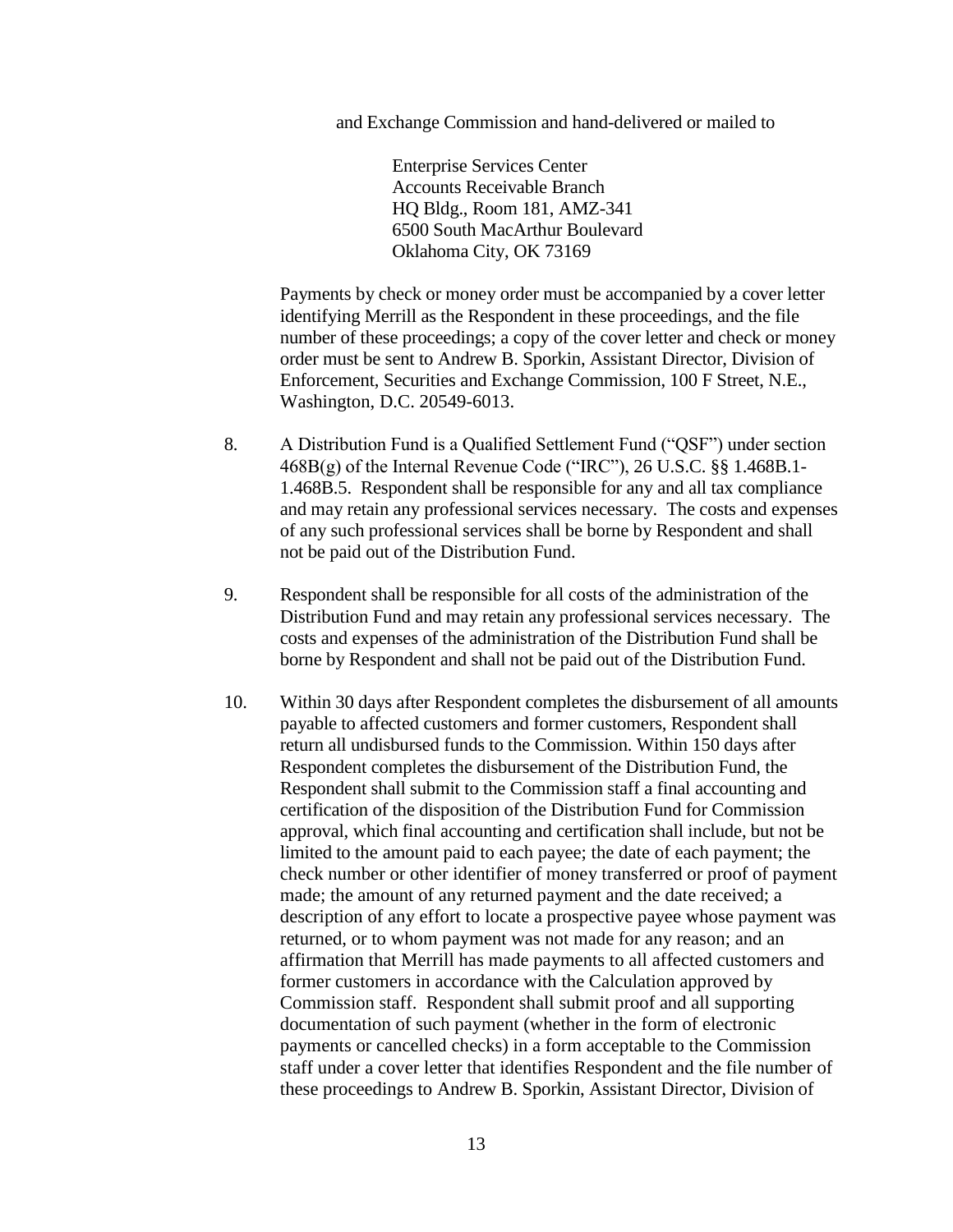Enforcement, Securities and Exchange Commission, 100 F Street, N.E., Washington, D.C. 20549-6013. Respondent shall provide any and all supporting documentation for the accounting and certification to the Commission staff upon its request and shall cooperate with any additional requests by the Commission staff in connection with the accounting and certification.

11. The Commission staff may extend any of the procedural dates set forth in this paragraph IV. B. for good cause shown. Deadlines for dates relating to the Distribution Fund shall be counted in calendar days, except that if the last day falls on a weekend or federal holiday, the next business day shall be considered to be the last day.

C. Respondent shall, within ten (10) days of the entry of the Order, pay a civil money penalty in the amount of \$5,267,720 to the Commission for transfer to the general fund of the United States Treasury, subject to section  $21F(g)(3)$  of the Exchange Act. If timely payment of the civil money penalty is not made, additional interest shall accrue pursuant to 31 U.S.C. §3717. Payment must be made in one of the following ways:

- 1. Respondent may transmit payment electronically to the Commission, which will provide detailed ACH transfer/Fedwire instructions upon request;
- 2. Respondent may make direct payment from a bank account via Pay.gov through the SEC website at [http://www.sec.gov/about/offices/ofm.htm;](http://www.sec.gov/about/offices/ofm.htm) or
- 3. Respondent may pay by certified check, bank cashier's check, or United States postal money order made payable to the Securities and Exchange Commission and hand-delivered or mailed to

Enterprise Services Center Accounts Receivable Branch HQ Bldg., Room 181, AMZ-341 6500 South MacArthur Boulevard Oklahoma City, OK 73169

Payments by check or money order must be accompanied by a cover letter identifying Merrill as the Respondent in these proceedings, and the file number of these proceedings; a copy of the cover letter and check or money order must be sent to Andrew B. Sporkin, Assistant Director, Division of Enforcement, Securities and Exchange Commission, 100 F Street, N.E., Washington, D.C. 20549-6013.

D. Amounts ordered to be paid as civil money penalties pursuant to the Order shall be treated as penalties paid to the government for all purposes, including all tax purposes. To preserve the deterrent effect of the civil penalty, Respondent agrees that in any Related Investor Action, it shall not argue that it is entitled to, nor shall it benefit by, offset or reduction of any award of compensatory damages by the amount of any part of Respondent's payment of a civil